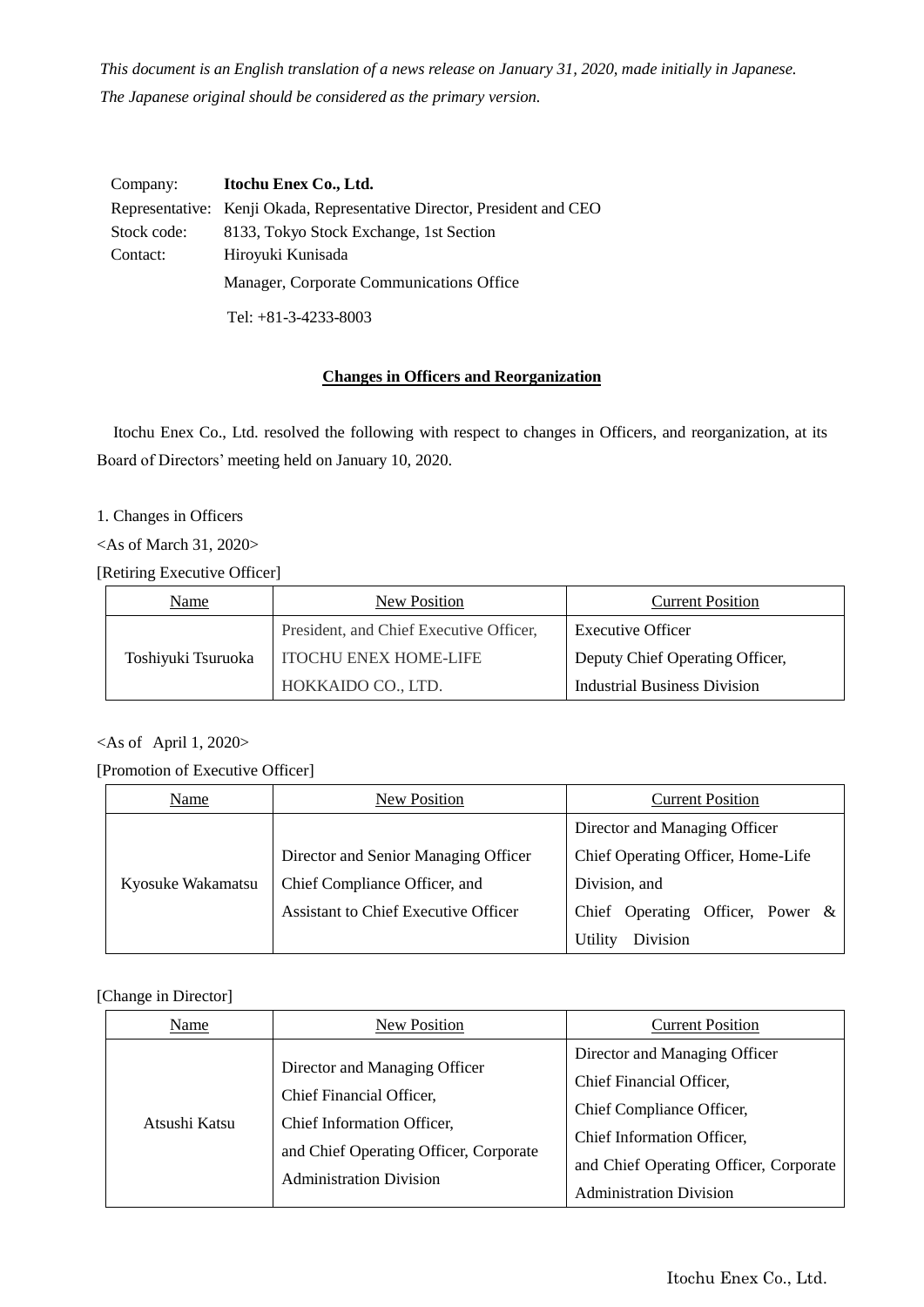[New Officers]

| Name             | New Position                                                                                                                                                                                                                        | <b>Current Position</b>                                                                                                                                                                                                                                                                                                   |
|------------------|-------------------------------------------------------------------------------------------------------------------------------------------------------------------------------------------------------------------------------------|---------------------------------------------------------------------------------------------------------------------------------------------------------------------------------------------------------------------------------------------------------------------------------------------------------------------------|
| Tsukasa Nakamura | Managing Officer<br>Chief Operating Officer, Home-Life<br>Division                                                                                                                                                                  | President, and Chief Executive Officer,<br>ITOCHU ENEX HOME-LIFE NISHI-<br>NIHON CO., LTD.                                                                                                                                                                                                                                |
| Hirofumi Chimura | <b>Executive Officer</b><br>Chief Operating Officer, Power & Utility<br>Division                                                                                                                                                    | Assistant to Chief Operating Officer,<br>Home-Life Division                                                                                                                                                                                                                                                               |
| Minoru Kubota    | <b>Executive Officer</b><br>Deputy Chief Operating Officer,<br>Corporate Administration Division, and<br>General Manager, Legal & Credit Control<br>Department                                                                      | General Manager, Administration<br>Department, Car-Life Division, and<br>General Manager, Administration<br>Department, Industrial Business<br>Division                                                                                                                                                                   |
| Kimiaki Yonezawa | <b>Executive Officer</b><br>General Manager, Corporate Planning<br>Department                                                                                                                                                       | General Manager, Corporate Planning<br>Department                                                                                                                                                                                                                                                                         |
| Fumiya Tanaka    | <b>Executive Officer</b><br>Deputy Chief Operating Officer,<br>Power & Utility Division,<br>General Manager, Planning &<br>Administration Department, and<br>President, and Chief Executive Officer,<br>ENEX LIFE SERVICE CO., LTD. | Assistant to Chief Operating Officer,<br>Power & Utility Division,<br>General Manager, Planning &<br>Administration Department,<br>General Manager, Power & Supply<br>Management Department,<br>General Manager, Power Sales<br>Department, and<br>President, and Chief Executive Officer,<br>ENEX LIFE SERVICE CO., LTD. |

 $\langle As\ of\ June\ 17, 2020 \rangle$ 

[Retiring Director]

| Name           | New Position                        | <b>Current Position</b>             |
|----------------|-------------------------------------|-------------------------------------|
| Toshihisa Fuse | <b>Managing Officer</b>             | Director and Managing Officer       |
|                | Chief Operating Officer, Industrial | Chief Operating Officer, Industrial |
|                | <b>Business Division</b>            | <b>Business Division</b>            |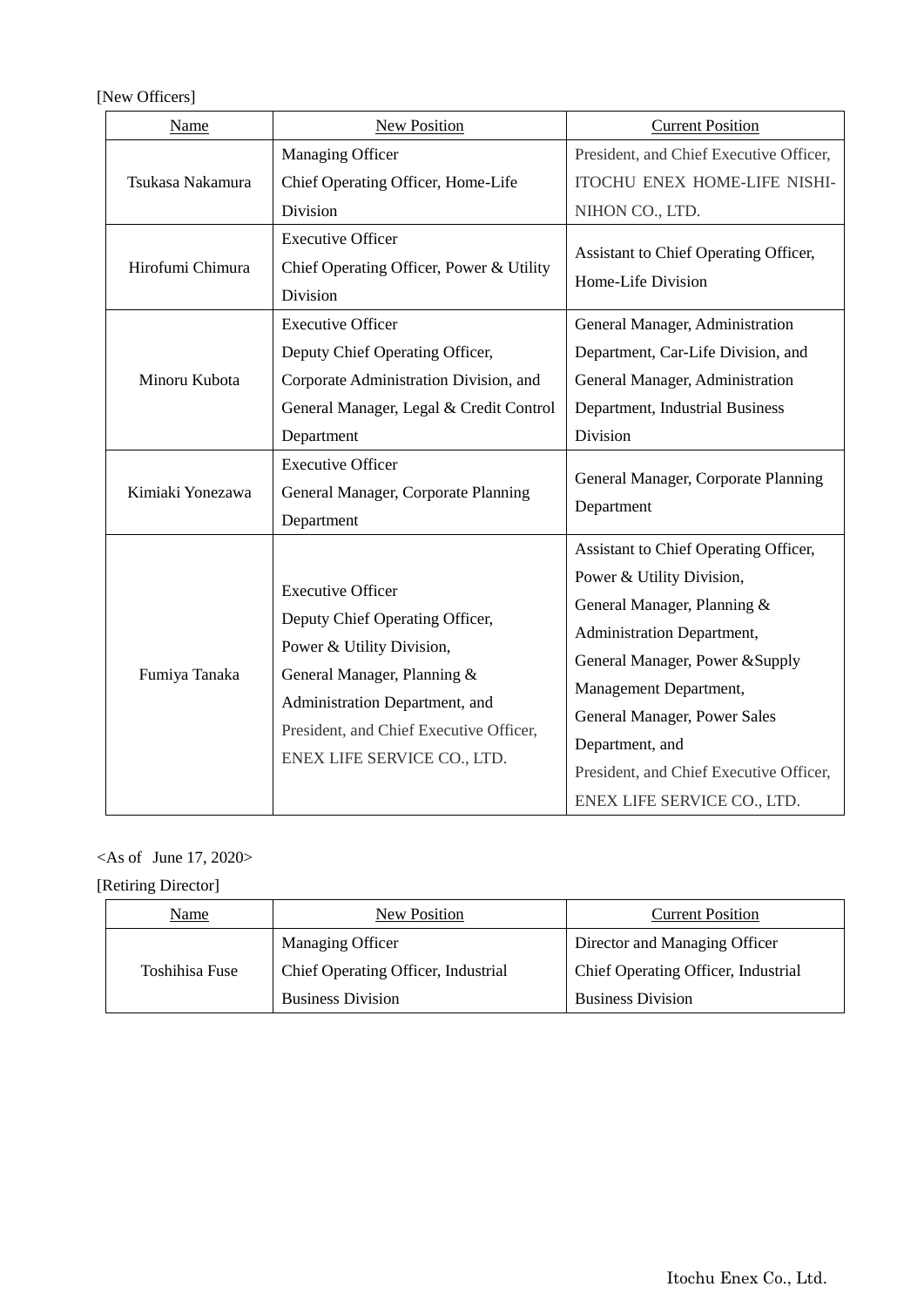### 2. Reorganization

## $\langle$ As of April 1, 2020 $>$

### (1) Purpose of reorganization

During the market is constantly changing, we will change the organizational structure within some Departments in order to rearrange business affinity and efficient business promotion systems, and to further promote environmental friendly energy and the mobility business.

### (2) Details of reorganization

Reorganization of Departments/Branches

## **[Industrial Business Division]**

- ・Industrial Business Division will incorporate the International Supply & Logistics Department that was under the Car-Life Division. And the name will be changed to the AdBlue & Demand-Supply Department together with the AdBlue Business of the Environmental Business Department.
- ・Mobility Business Department will be newly established. The corporate fleet refueling cards business and the corporate car-lease business of the Environmental Business Department will be transferred to the Mobility Business Department.
- ・Industrial Material Department and the GTL fuel business of the Environmental Business Department will be integrated, and will be changed new Environmental Business Department.

(The new organization chart is shown on the following page.)